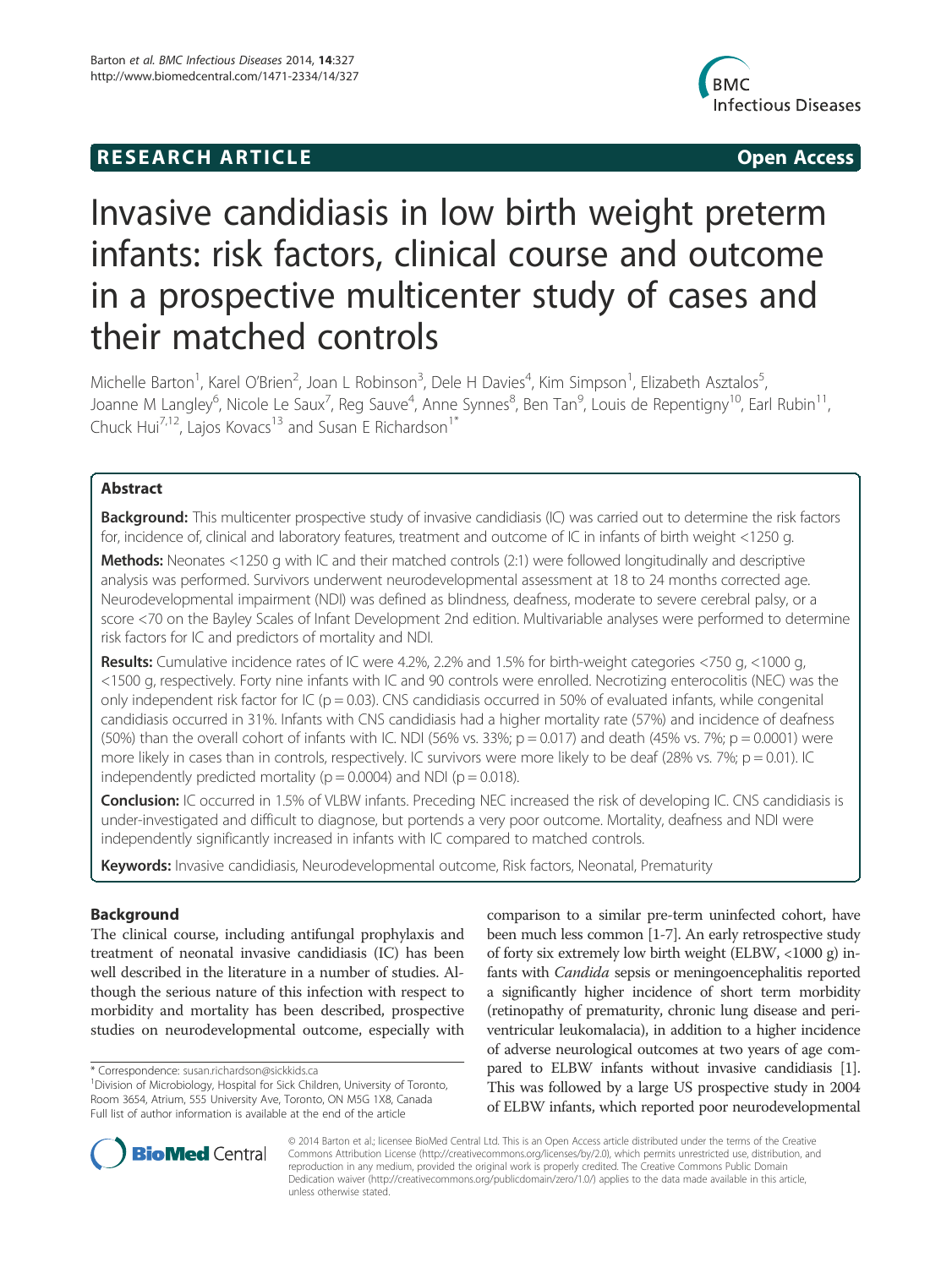outcome as a sequel to neonatal infections in general, including unspecified fungal infections [2]. In the United Kingdom, a national prospective surveillance study of invasive fungal infection (IFI) in very low birth weight infants (VLBW, <1500 g), published in 2006, showed higher mortality in late neonatal and post-neonatal deaths in ELBW infants with IFI compared to those without [3]. The large, landmark US prospective cohort study, published by Benjamin et al. in 2006, reported high rates of morbidity, mortality and neurodevelopmental impairment (NDI) in ELBW infants with IC [4]. In a more recent publication of the same prospective cohort at a later time period, Adams-Chapman et al. showed that ELBW infants with Candida sepsis or meningitis had a higher risk of death or NDI than uninfected unmatched ELBW infants obtained from another registry, but not of NDI as an isolated outcome [5]. The rate of death or NDI in the latter two studies was 59 and 73%, respectively [4,5]. The same research group conducted a retrospective analysis of the infants within their database who were managed between 2004 and 2007, and showed that empiric antifungal therapy resulted in improved survival without NDI (as a combined outcome, but not as individual outcomes) in ELBW infants with IC [6]. In a recent retrospective study comparing outcomes in neonatal invasive candidiasis to those in infants with gram negative sepsis, the authors showed that the rate of death or NDI following candidiasis was 48% [7], though this did not differ from the rate in the group with gram negative sepsis. To control for the many factors influencing the manifestation of disease and outcome in preterm neonates, we conducted a prospective, multicenter study of IC in Canadian infants with a birth weight <1250 g, where each case was matched to two controls by gestational age, birth weight, gender and institution of origin. We determined the incidence, risk factors, laboratory features, treatment and mortality of IC, and then followed the surviving cohort longitudinally to assess neurodevelopmental outcome at a corrected age of 18 to 24 months.

# Methods

# Study design

The study was conducted in 13 level III NICUs in nine Canadian cities under the auspices of the Paediatric Investigators Collaborative Network on Infections in Canada (PICNIC) from 2001–2006 (recruitment in the first three years, follow-up extending to 2006), and approved by each Institutional Ethics Review Board:

- Hospital for Sick Children Research Ethics Board
- Mount Sinai Hospital Research Ethics Board
- University of Alberta Heath Research Ethics Board - Conjoint Health Research Ethics Board, University of Calgary
- $\bullet$  Research Ethics Board, Sunnybrook and Women's College Health Sciences Centre
- Izaak Walton Killam Research Ethics Board
- Children's Hospital of Eastern Ontario Research Ethics Board
- The University of British Columbia/Children's and Women's Health Centre of British Columbia Research Ethics Board
- Biomedical Research Ethics Board, University of Saskatchewan
- Comité d'éthique de la recherché, CHU St-Justine
- Ethics Board of the Montreal Children's Hospital
- - Hamilton Health Sciences/Faculty of Health Sciences Research Ethics Board
- Research Ethics Board of the Jewish General Hospital

No attempt was made to alter the standard of care offered at each center. Routine prophylaxis against IC in high risk infants was not practiced at any center during the course of this study. Definitions used in the study are listed in Table 1.

In Phase 1 of the study, infants with birth weights <1500 g satisfying inclusion criteria for IC were identified through active laboratory and clinical surveillance. Those that weighed <1250 g were matched with uninfected controls and studied to determine risk factors for acquisition of IC, mortality, and clinical and laboratory features of infection. In Phase 2, the surviving cohort of cases and controls was followed prospectively and assessed for neurodevelopmental outcome at a corrected age of 18 to 24 months.

# Inclusion criteria

Infants with birth weights <1250 g who were less than 90 days of chronological age and had invasive candidiasis, defined as a positive *Candida* culture from a sterile body site (excluding urine), or histopathological, ophthalmologic or autopsy evidence of *Candida* infection. In a previously published report, we described the clinical and mortality outcome in infants with isolated Candida UTI identified during the 3 year study recruitment period [8] These infants were not followed beyond discharge to determine long term outcome so are not included in the current study. For the current study, the enrolment date (or day of onset) for each case was the date of the first positive culture from a sterile body site, or the date of diagnosis for cases diagnosed at autopsy, by histopathology or by ophthalmologic examination. For cases of congenital candidiasis, in which Candida chorioamnionitis was present, the onset date was considered to be the date of birth.

Two controls without IC were matched to each case by birth weight  $\pm$  100 g, gestational age  $\pm$  6 days, gender and institution of origin. Controls were required to have survived at least until the chronological age of the respective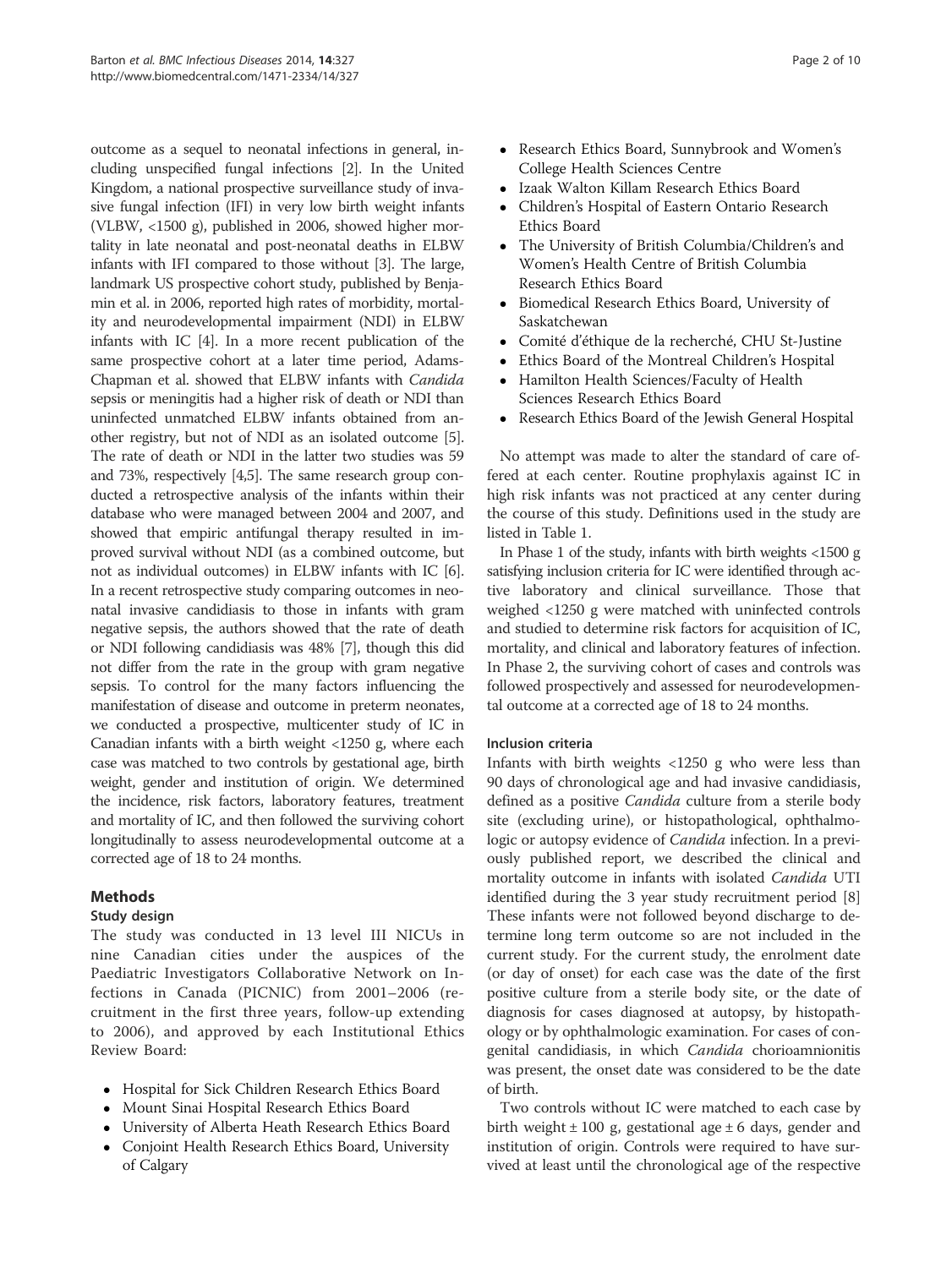#### Table 1 Study definitions

| Condition                                | <b>Definition</b>                                                                                                                                                                                                                                                                                                         |  |  |  |  |
|------------------------------------------|---------------------------------------------------------------------------------------------------------------------------------------------------------------------------------------------------------------------------------------------------------------------------------------------------------------------------|--|--|--|--|
| Congenital candidiasis                   | IC within the first 7 days of life                                                                                                                                                                                                                                                                                        |  |  |  |  |
| Severe intraventricular hemorrhage (IVH) | Any IVH event $\geq$ grade 2                                                                                                                                                                                                                                                                                              |  |  |  |  |
| Definite CNS candidiasis                 | Positive CSF or brain culture or yeast forms on histopathology of brain                                                                                                                                                                                                                                                   |  |  |  |  |
| Probable CNS candidiasis                 | Positive blood culture for <i>Candida</i> plus at least one of:                                                                                                                                                                                                                                                           |  |  |  |  |
|                                          | CSF WBC count $>25 \times 10^6$ /L in a non-bloody CSF                                                                                                                                                                                                                                                                    |  |  |  |  |
|                                          | CSF protein $\geq$ 2.0 g/L                                                                                                                                                                                                                                                                                                |  |  |  |  |
|                                          | CSF/serum glucose ratio <0.5                                                                                                                                                                                                                                                                                              |  |  |  |  |
|                                          | Head ultrasound compatible with CNS candidiasis                                                                                                                                                                                                                                                                           |  |  |  |  |
| Cerebral palsy (CP)                      | A non-progressive disorder characterized by abnormal tone in one or more<br>extremities and abnormal control of movement and posture                                                                                                                                                                                      |  |  |  |  |
| Moderate to severe CP                    | Not yet walking at assessment                                                                                                                                                                                                                                                                                             |  |  |  |  |
| Severe CP                                | Unable to sit                                                                                                                                                                                                                                                                                                             |  |  |  |  |
| <b>Blindness</b>                         | Visual acuity <20/200 in either eye                                                                                                                                                                                                                                                                                       |  |  |  |  |
| Visual impairment                        | Any visual deficit correctable with glasses                                                                                                                                                                                                                                                                               |  |  |  |  |
| Deafness                                 | Hearing deficit requiring hearing aids or cochlear implants                                                                                                                                                                                                                                                               |  |  |  |  |
| Hearing impairment                       | Any hearing deficit not requiring hearing aids or implants                                                                                                                                                                                                                                                                |  |  |  |  |
| Neurodevelopmental impairment            | Any of the following: blindness, deafness, moderate to severe cerebral palsy,<br>or score <70 in PDI or MDI of the BSID-II                                                                                                                                                                                                |  |  |  |  |
| Candida infection contributing to death  | Any of the following: death occurring within 48 hours of a positive culture of Candida<br>from a sterile site, death occurring within 48 hours of commencing appropriate antifungal therapy,<br>or documented microbiological or histopathological evidence of Candida infection in a normally<br>sterile site at autopsy |  |  |  |  |

case at the date of onset of IC. Controls had to have been in the NICU within 12 months of the date of enrolment of the case. Control subjects that developed IC after enrolment were re-enrolled as cases, and new controls were enrolled for the original case.

### Incidence

Data on the incidence of invasive candidiasis were collected for subjects with birth weight <1500 g and stratified into three groups:  $\langle 750 \text{ g}, \langle 1000 \text{ g} \rangle$  and  $\langle 1500 \text{ g}.$ Incidence data were aggregated for each birth weight category from 11/13 NICUs during the first two years of the study, for which we had full surveillance data.

#### Risk factor analysis for development of IC and mortality

Matched cases and controls were analysed for the presence of possible risk factors prior to the onset of IC (or the equivalent day of life for the control), such as central venous catheter use, necrotizing enterocolitis, gastrointestinal surgery, parenteral nutrition, duration of intubation, and use of third generation cephalosporins, broad spectrum antibiotics, histamine receptor antagonists, theophylline or systemic steroids.

In a separate unconditional analysis, we explored the role of factors such as gestational age, birth weight, IC, Candida CNS infection, necrotizing enterocolitis (NEC) and intraventricular haemorrhage on mortality outcome.

#### Outcome measures

For Phase 2, the primary outcome was neurodevelopmental impairment (NDI). A secondary outcome was mortality and/or NDI. Vision, hearing, mental and motor development were assessed at a corrected age of 18 to 24 months by trained staff blinded to case/control status. The Bayley Scales of Infant Development 2nd ed. (BSID-II) [9] were the usual standard for outcome measurement. The Vineland Adaptive Behaviour Scales [10] and Receptive-Expressive Emergent Language Scale (REEL) [11] were administered to infants with developmental delay that was too severe to permit assessment by other methods. For infants that could not be assessed by the Vineland or REEL scales, growth, vision and hearing were measured. The raw scores of the BSID-II generated the mental developmental index (MDI) and psychomotor developmental index (PDI), with a standardized mean value of 100, and a standard deviation (SD) of 15. Scores <2 SD below the mean were considered to be indicative of moderate to severe delay.

#### Statistical analysis

It was determined that a sample size of 45 cases was required to allow detection of a significant difference (p <0.05) between cases and controls with 80% power, assuming that those at risk of IC would demonstrate a two-fold higher occurrence of risk factors over the baseline occurrence of 10% in the general VLBW population.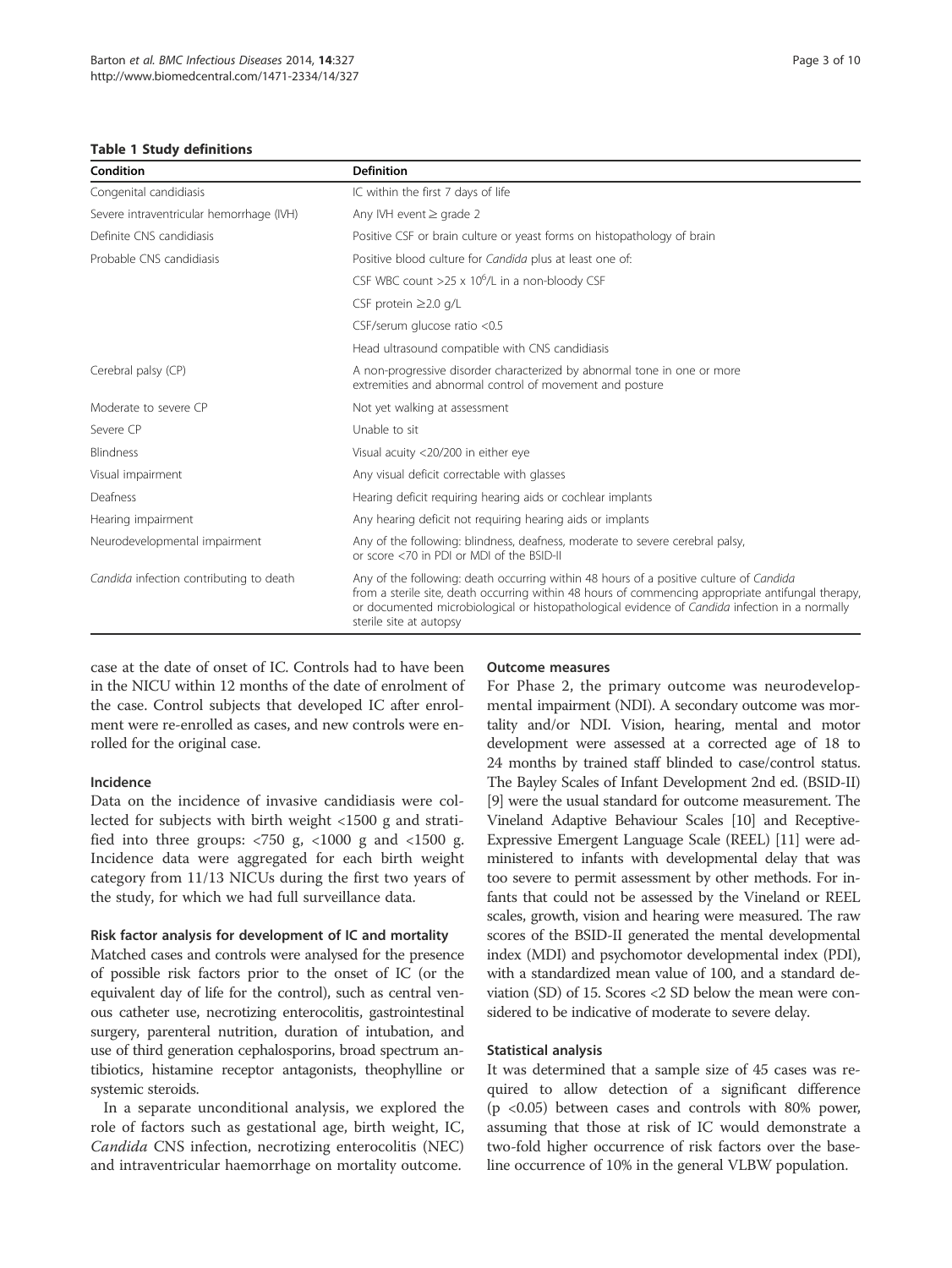Descriptive statistics, frequency distributions and percentages were calculated for the treatment variables in cases, the outcome variables and other covariates of interest. Univariate conditional logistic regression was conducted to examine potential risk factors for the development of candidiasis as well as to determine whether mortality, NDI or both were associated with IC. Covariates demonstrating p values < 0.2 were selected for entry into the corresponding multivariable conditional logistic regression model. When it was found that the high mortality rate of infants reduced the number of surviving matched pairs for multivariable analysis, an unmatched analysis was performed on the surviving cohort. An unmatched analysis was also conducted to determine factors associated with mortality. Multivariable logistic regression analyses were used to determine the predictors of mortality as well as NDI at 18 to 24 months. Results were reported as odds ratios. Congenital cases and their controls were excluded from the analysis of post-natal risk factors for developing IC, but not from the long-term outcome analysis. Survival curves for cases and controls were estimated using Kaplan Meier analysis and the logrank test was used to determine whether the difference in survival was significant. SAS (version 9.1; SAS Institute Inc., Cary, NC) was used for the statistical analysis. A p-value of <0.05 was considered statistically significant.

# Results

# Incidence

The two year cumulative incidence rates of IC by birth weight were 1.5% for infants <1500 g (95% CI: 0.09-3.26), 2.2% for infants <1000 g (95% CI: 1.02-3.39), and 4.2% for those <750 g (95% CI: 1.23-7.66).

# Phase 1 demographics

We enrolled 49 infants with IC satisfying inclusion criteria and 90 controls. Only one eligible control per case could be found for eight of the enrolled cases. At enrolment, the median gestational age was 25 weeks (range 23–30). The median chronological age at onset was 14 days (range 0– 84) for all cases, but was 20 days (range 9–84) when congenital cases were excluded (Table 2). Male to female ratio was 1.9:1. The mean birth weight was  $748 \pm 158$  g. Cases were not significantly different from controls with respect to demographic and antenatal data, with or without the 15 congenital cases (Table 2).

# Microbiology

Candida species were isolated in 47 cases from sterile site specimens [blood alone  $(n = 30)$ ; blood and other sterile sites  $(n = 14)$ , and sterile sites other than blood (autopsy brain and urine (1), autopsy lung (1), peritoneal fluid (1)). Additionally, 5 of the 49 infants also had placental tissue or amniotic fluid isolates of Candida. In the two cases not confirmed by culture, there was

confirmatory histopathology from brain tissue obtained at autopsy, and from a resected segment of ileum in an infant who had surgical intervention for NEC with intestinal perforation.

Four of 49 cases (8%) were not detected until autopsy despite all having had at least one blood culture in the week prior to death. These included two cases of CNS candidiasis, one of invasive pulmonary candidiasis and one of Candida peritonitis. Twenty-six (53%) cases were due to C. albicans, 14 (29%) to C. parapsilosis, 4 (8%) to C. tropicalis, one to each of C. guilliermondii, and C. glabrata and one dual infection with C. tropicalis (blood) and C. parapsilosis (CSF).

# Disease classification

CNS candidiasis occurred in 14 of 28 (50%) infants that had spinal fluid or autopsy evaluation yielding an overall rate of 29% (14/49). Definite CNS candidiasis was present in six cases by CSF culture  $(n = 3)$  or autopsy brain culture/histopathology  $(n = 3)$ , and probable CNS candidiasis in eight cases based on a positive blood culture plus CSF pleocytosis  $(n = 5)$  and/or abnormal CSF chemistry  $(n = 3)$ . Candidemia occurred in 44/49 (90%) cases, of which 14 (32%) had *Candida* spp. identified from at least one other sterile site. Candida urinary tract infection occurred in five candidemic infants and preceded one case of CNS candidiasis. Candida peritonitis was documented in 3 infants; two had bowel perforation as a consequence of NEC. Congenital candidiasis was diagnosed in 15 of the 49 cases (31%). Six of the 49 cases showed evidence of extensively disseminated disease with spread to more than three organs documented at autopsy.

# **Treatment**

Forty-five of 49 (92%) infants received antifungal therapy; the remaining four infants died before therapy was instituted. Thirty-two (71%) of the 45 treated infants commenced therapy empirically or within 48 hours of diagnosis (Table 3). Of the 45 treated infants, 25 (56%) received a single antifungal agent; amphotericin B ( $n = 24$ ) or fluconazole  $(n = 1)$ . Twenty (44%) received multiple drugs, of which 7 received two  $(n = 6)$  or more  $(n = 1)$  sequential antifungal drugs and 13 received combination therapy. Combination therapy consisted of amphotericin B plus 5-fluorocytosine (5-FC) in 8 infants (18%), amphotericin B plus fluconazole in 3 infants (7%) and all 3 drugs in 2 infants (4%). Conventional amphotericin B was included in 44/45 (98%) treatment regimens. Ten (23%) cases were later switched to a lipid formulation of amphotericin B (liposomal amphotericin B ( $n = 4$ ); amphotericin B lipid complex ( $n = 3$ ) and an unspecified formulation  $(n = 3)$ ).

Conventional amphotericin B was prescribed at starting doses of 0.25-0.49 mg/kg/d (n = 20), 0.5-0.9 mg/kg/d  $(n = 6)$  and 1–1.3 mg/kg/d  $(n = 18)$  whereas the lipid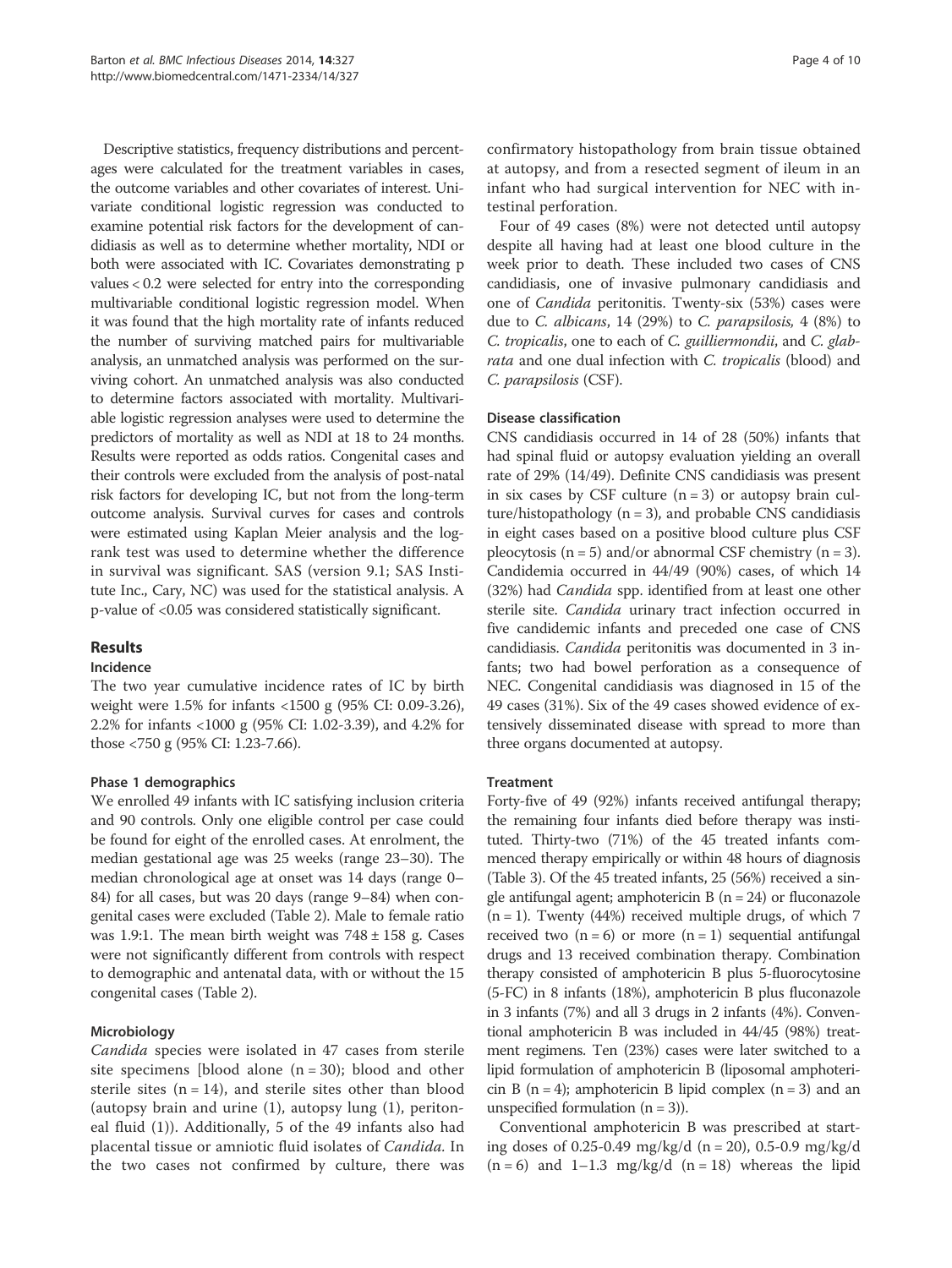Table 2 Demographic and perinatal features in cases and controls

| Features number (%) or<br>mean $\pm$ SD or median (range)   | All cases      | All controls   | Significance<br>P value | Non-congenital<br>cases | Non-congenital<br>controls | Significance<br>P value from |  |
|-------------------------------------------------------------|----------------|----------------|-------------------------|-------------------------|----------------------------|------------------------------|--|
| unless otherwise stated                                     | $N = 49$       | $N = 90$       |                         | $N = 34$                | $N = 62$                   | matched analysis             |  |
| Singleton                                                   | 35(71)         | 71 (79)        | 0.32                    | 26(77)                  | 50 (81)                    | 0.63                         |  |
| Vaginal delivery                                            | 29/49 (59)     | 50/89 (56)     | 0.73                    | 16(47)                  | 31(51)                     | 0.72                         |  |
| Male                                                        | 32 (65)        | 59 (66)        | 0.97                    | 25(74)                  | 45 (73)                    | 0.92                         |  |
| White                                                       | 21/44 (48)     | 52/87 (60)     | 0.56                    | 15/31 (48)              | 33/59 (56)                 | 0.86                         |  |
| <b>Black</b>                                                | 7(16)          | 13(15)         | 1.00                    | 5(16)                   | 10(17.0)                   | 0.99                         |  |
| Hispanic                                                    | 4(9)           | 5(6)           | 0.92                    | 3(10)                   | 5(8)                       | 0.97                         |  |
| Other                                                       | 12(27)         | 17 (19)        | 0.60                    | 8(26)                   | 11(19)                     | 0.63                         |  |
| Mean birth weight (g)                                       | $748 \pm 159$  | $755 \pm 146$  | 0.80                    | $790 \pm 162$           | $792 \pm 151$              | 0.93                         |  |
| Mean head circumference at birth (cm)                       | $22.9 \pm 1.6$ | $23.3 \pm 1.9$ | 0.33                    | $23.5 \pm 1.6$          | $23.5 \pm 1.3$             | 0.93                         |  |
| Mean length at birth (cm)                                   | $32.1 \pm 2.2$ | $32.9 \pm 2.7$ | 0.14                    | $32.5 \pm 2.3$          | $33.0 \pm 2.4$             | 0.37                         |  |
| Median gestational age (weeks)                              | $25(23-30)$    | $25.5(23-30)$  | 0.73                    | $25.5(23-30)$           | $25.5(23-30)$              | 0.70                         |  |
| Respiratory distress syndrome                               | 41 (84)        | 83 (92)        | 0.35                    | 26(77)                  | 56 (90)                    | 0.23                         |  |
| Gastrointestinal disorders other than NEC <sup>a</sup>      | 2(4)           | 1(1)           | 0.23                    | 2(6)                    | 1(2)                       | 0.26                         |  |
| <b>NEC</b>                                                  | 12(24)         | 8(9)           | 0.008                   | 12(35)                  | 6(10)                      | 0.01                         |  |
| PDA or other congenital heart disease <sup>b</sup>          | 37 (76)        | 63 (70)        | 0.67                    | 27 (80)                 | 42 (68)                    | 0.25                         |  |
| Intrauterine growth retardation                             | 3(6)           | 4(4)           | 1.00                    | 3(9)                    | 4(6)                       | 1.00                         |  |
| Median age at enrolment (days)                              | $14(1-84)$     | $14(0-84)$     | 1.00                    | $20(9 - 84)$            | $16(3-84)$                 | 0.89                         |  |
| Median time from admission<br>to death or discharge) (days) | 71 (3-492)     | $89(1 - 165)$  | 0.54                    | $91(3 - 492)$           | $79(1 - 142)$              | 0.09                         |  |

Abbreviation: PDA, patent ductus arteriosus.

<sup>a</sup>All required gastrointestinal surgery and included imperforate anus and jejunal perforation.

<sup>b</sup>36/37 cases and all 63 controls had only PDA.

formulations of amphotericin were dosed at 3 to 6 mg/ kg/d in the 10 cases that received this drug. Fluconazole was prescribed at doses  $\geq 6.0$  mg/kg/d. Dosing of 5-FC was at an average dose of 75 mg/kg/d. Forty-three (96%) of all treated children achieved adequate doses of antifungal therapy within the first 48 hours of commencing treatment.

Of the 14 cases with CNS candidiasis, 8 received multidrug therapy consisting of amphotericin B plus  $5$ -FC (n = 4), amphotericin plus fluconazole  $(n = 1)$ , amphotericin followed by fluconazole  $(n = 2)$  and all 3 drugs  $(n = 1)$ . Three of 8 cases died in this group compared to 5/6 in the group that received amphotericin B alone.

#### Mortality

Death occurred in 22 (45%) cases versus 13 (14%) matched controls,  $[OR = 6.00 (2.38 - 15.11); p = 0.0001].$ The survival curve was significantly different for cases and controls  $(p = 0.0001)$  (Figure 1). Candidiasis was a contributing factor to death in 19 (86%) fatal cases. Death occurred within 3 days of diagnosis in 7 (32%) cases and within 7 days of diagnosis in 10 (45%) cases.

Overall mortality rate among the 45 treated infants was 18/45 (40%) and did not differ significantly for treatment onset prior to or within 48 hours of diagnosis (14/ 32 (44%);  $p = 0.82$ ); achievement of adequate dosing within 48 hours of treatment onset  $(17/39 \ (44\%)$ ; p = 0.83); use of single drug therapy  $(14/25 \ (56\%)$ ; p = 0.22); or use of empiric therapy  $(3/8 (38\%); p = 1.00)$  (Table 3).

#### Risk factors

NEC was the only independent risk factor for IC identified (adjusted odds ratio 4.81 [95% CI: 1.14-20.41]; p = 0.03) (Table 4). Factors associated with mortality in the unmatched analysis included IC ( $p = 0.0002$ ), gestational age  $(p = 0.012)$ , NEC  $(p = 0.006)$ , any CNS infection  $(p = 0.012)$ 0.0009), CNS candidiasis ( $p = 0.013$ ) and either severe intraventricular haemorrhage (IVH) or periventricular leukomalacia (PVL) ( $p = 0.001$ ). Mortality was not associated with shock requiring inotropic support at enrolment  $(p = 0.83)$ or gastrointestinal surgery ( $p = 0.05$ ). After adjusting for severe IVH or PVL, IC (OR = 3.71 [3.71 - 9.11];  $p = 0.004$ ), NEC (OR = 6.95 [2.27-21.30]; p = 0.029) and gestational age  $(OR = 0.60 [0.40 - 0.88]; p = 0.010)$  remained independent predictors of mortality.

#### Phase 2 demographics

Of the 104 surviving infants (27 cases, 77 controls), there were 3 infants who were lost to follow-up, resulting in a total of 25/27 (93%) surviving cases and 76/77 (99%)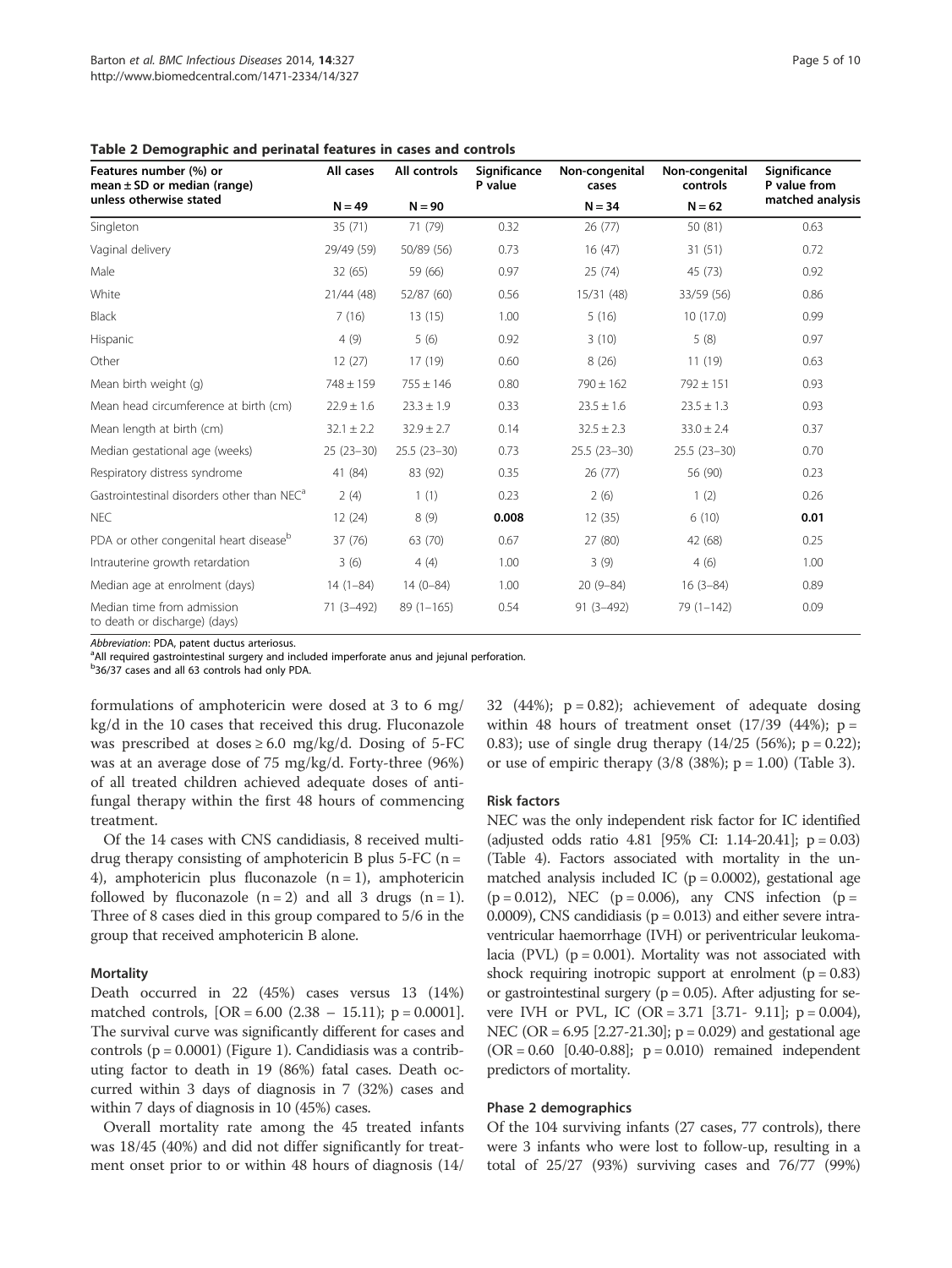#### Table 3 Clinical outcome related to treatment characteristics

| <b>Treatment characteristics</b>                                         | Death proportion (%)                 | NDI proportion (%)      |  |
|--------------------------------------------------------------------------|--------------------------------------|-------------------------|--|
|                                                                          | [p value <sup><math>a</math></sup> ] | [p value <sup>b</sup> ] |  |
| Empiric antifungal therapy                                               | 3/8 (38) [1.00]                      | $2/5$ (40) $[0.64]$     |  |
| Antifungal therapy commenced within 48 hours of diagnosis                | 14/32 (44) [0.92]                    | 8/16 (50) [0.76]        |  |
| Adequate doses attained within 48 hours of commencing antifungal therapy | 17/39 (44) [0.83]                    | 13/20 (65) [0.56]       |  |
| <sup>c</sup> Single drug therapy                                         | 14/25 (56) [0.22]                    | $5/11(45)$ [0.72]       |  |
| <sup>d</sup> Single sequential therapy                                   | $0/7$ (0) $[0.08]$                   | $1/6$ (17) $[0.17]$     |  |
| Received $\leq$ 14 days of treatment                                     | 9/13(69)[0.11]                       | 2/4 (50) [1.00]         |  |

<sup>a</sup>Reference proportion refers to proportion of deaths among infants commencing antifungal treatment =18/45 (40%).

<sup>b</sup>Reference proportion refers to proportion of confirmed NDI among infants who completed therapy and were discharged =15/27 (56%).

<sup>c</sup>Received only 1 drug for entire course of therapy.

<sup>d</sup>Received ≥ 2 drugs over entire course, but only 1 drug administered at any given time.

surviving controls that had long-term follow-up. At follow-up assessment, cases were not significantly different from controls in demographic characteristics (Table 5).

#### Developmental assessment

Twenty three of 25 (92%) surviving cases and 70/76 (92%) surviving controls had neurodevelopmental assessments completed. Formal testing was not possible in another 2 cases and 3 controls because they had severe developmental delay. Three controls were lost to follow-up.

#### Neurodevelopmental morbidity

NDI occurred in 15 (56%) cases versus 25 (33%) controls  $(p = 0.017;$  Table 4) and was not significantly different for treatment variables examined  $(p > 0.05;$  Table 3). When the analysis was restricted to only those surviving cases in which the matched controls survived, we found that cases were still more likely than matched controls to develop NDI (10/19 (53%) cases versus 11/38 (29%) controls; OR = 4.81 [1.32-17.56]).

Of the four survivors of CNS candidiasis that were available for follow-up, two (50%) had NDI. Deafness occurred more often in IC cases than controls  $(p = 0.01)$  but among the seven cases with documented deafness, only two (28.6%) had documentation of CNS candidiasis. Of note, aminoglycoside use did not differ between cases [5/7 (71%)] and controls  $[3/4 (75%)$ ; p = 0.06] with deafness. Although mean and median BSID-II scores were not significantly different between cases and controls, more cases than controls had BSID-II scores < 2 SD below the mean  $[13/23(57%)$  vs. 23/70 (33%); p = 0.044], indicating moderate to severe delay (Table 5).

#### Factors predicting neurodevelopmental impairment

Gestational age ( $p = 0.015$ ) and IC ( $p = 0.017$ ) were significantly associated with NDI, while CNS candidiasis  $(p = 0.62)$ , gender  $(p = 0.75)$ , oxygen requirement at 36 days ( $p = 0.08$ ), head ultrasound abnormality ( $p = 0.10$ ), severe IVH/PVL ( $p = 0.20$ ), ROP > stage 2 ( $p = 0.62$ ) and any CNS infection  $(p = 0.18)$  were not, in the univariate

analysis. After adjusting for any CNS infection and oxygen requirement at 36 days, IC (OR = 3.48 [1.24-9.75];  $p =$ 0.018) and gestational age  $(OR = 0.57 \, [0.38 - 0.87]; p =$ 0.008) remained predictors of NDI. Switching any CNS infection for severe IVH/PVL in the model resulted in similar results, with IC ( $p = 0.19$ ) and gestation ( $p = 0.007$ ) as the only independent predictors. Death or NDI was more likely in infants with IC than their matched controls (OR = 5.03  $[2.01-12.75]$ ; p = 0.001).

#### Discussion and conclusions

Our findings demonstrate that invasive candidiasis has a significant adverse impact on neurodevelopmental outcome and mortality in an infant population that is already seriously at risk. Infants with IC showed a three-fold higher mortality rate over the control population (45% vs. 14%) and a combined death or NDI rate of 76% compared to controls (42%,  $p = 0.001$ ). The 45% mortality rate in our study was higher than the 19 to 32% reported elsewhere

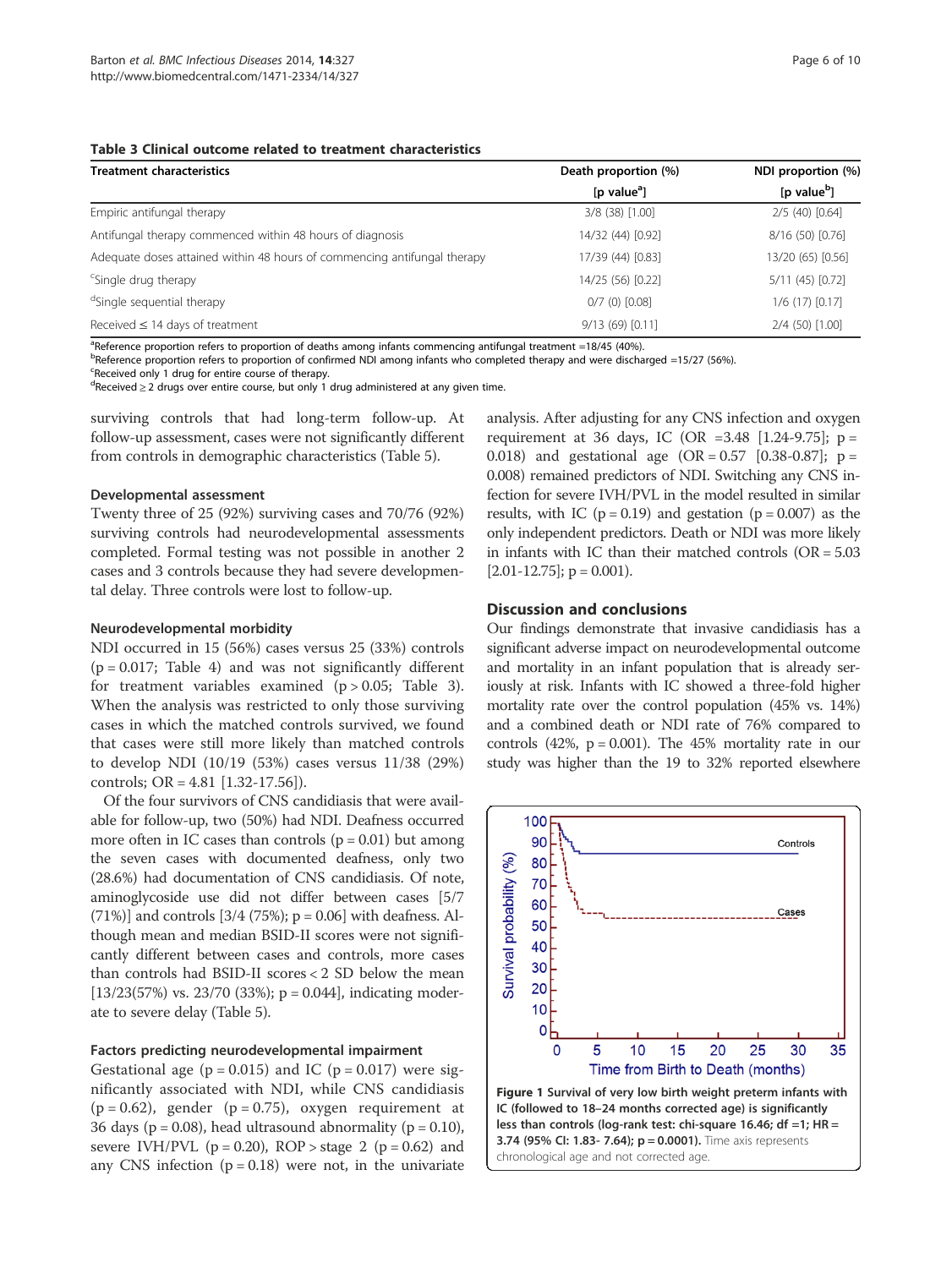| Page 7 of 10 |  |  |
|--------------|--|--|
|              |  |  |

| Factors frequency (%) or median          | Cases        | <b>Controls</b> | Univariate odds ratio | Multivariable odds ratio        |
|------------------------------------------|--------------|-----------------|-----------------------|---------------------------------|
| (range) unless otherwise stated          | $N = 34$     | $N = 62$        | (95% CI) [p value]    | (95% CI) [p value] <sup>a</sup> |
| <b>Central line present</b>              | 32 (97)      | 60 (94)         | 1.41 (0.19-10.0)      |                                 |
|                                          |              |                 | [0.73]                |                                 |
| Central line duration (days)             | $15.5(2-37)$ | $14(2-56)$      | [0.46]                |                                 |
| Not on enteral feeds                     | 8 (24%)      | 4(6%)           | 4.28 (1.08-16.54)     |                                 |
|                                          |              |                 | [0.04]                |                                 |
| Duration intravenous lipid (days)        | $16(7-69)$   | $15(1-35)$      | [0.09]                | $1.25(1.01-1.56)$               |
|                                          |              |                 |                       | [0.0.049]                       |
| Duration intravenous amino acid (days)   | $16(3 - 70)$ | $16(6-38)$      | 0.12                  |                                 |
| NEC preceding IC <sup>b</sup>            | 12(35)       | 6(10)           | 7.04 (1.50-33.30)     | 4.81 (1.14-20.41)               |
|                                          |              |                 | [0.01]                | [0.03]                          |
| <b>Bacterial infection including UTI</b> | 17(50)       | 19(31)          | 2.26 (0.96-5.36)      | 2.79 (0.57-13.68)               |
|                                          |              |                 | [0.10]                | [0.21]                          |
| Any antifungal therapy prior to IC onset | 13(35)       | 10(17)          | 2.21 (0.71-6.85)      |                                 |
|                                          |              |                 | [0.17]                |                                 |
| Prior GI surgery                         | 2(6)         | 2(3)            | 2.59 (0.03-33.00)     |                                 |
|                                          |              |                 | [0.43]                |                                 |
| $H2$ blocker                             | 9(27)        | 7(11)           | 2.94 (0.96-9.09)      | $0.67$ $(0.13 - 3.46)$          |
|                                          |              |                 | [0.06]                | [0.63]                          |
| <b>Steroids</b>                          | 10(29)       | 13(21)          | $1.25(0.34 - 4.57)$   |                                 |
|                                          |              |                 | [0.74]                |                                 |
| Theophylline                             | 3(9)         | 3(5)            | 1.56 (0.24-10.56)     |                                 |
|                                          |              |                 | [0.64]                |                                 |
| Intubation (median days)                 | $10(1-71)$   | $9.5(1-31)$     | 0.67                  |                                 |
| <b>Broad spectrum antibiotics</b>        | 26 (76)      | 37 (60)         | $1.06(0.97-1.15)$     |                                 |
|                                          |              |                 | 0.20                  |                                 |

#### Table 4 Univariate and multivariable matched analysis of potential risk factors preceding enrolment in infants with non-congenital invasive candidiasis

TPN, total parenteral nutrition.

<sup>a</sup>Only available for factors included in final model; the variable 'not on enteral feeds' was not included in the model because this variable overlapped considerably with the variable NEC.

<sup>b</sup>NEC severity was at least stage 2 in 87% of affected cases and 100% of affected controls.

[4,12,13], but the rate of death and/or NDI was similar to that reported by Benjamin et al. [4] and Adams-Chapman et al. [5] using similar definitions. NDI alone occurred more often in cases than in unmatched controls and remained significant, with an OR of 4.81 when only matched pairs were analysed. Unique to our study was the finding that infants with IC had a significantly higher risk of NDI than uninfected control infants, not just a higher risk of the combined outcome of NDI and mortality. This finding establishes the role of IC in causing impaired neurological development in low birth weight preterm infants, quite apart from its effect on mortality. We demonstrated that IC, along with gestational age and NEC, predicted mortality.

The frequency of deafness was higher in cases compared to controls (28% vs. 7%). Deafness was present in 50% of meningitis survivors with follow-up, despite similar use of aminoglycosides in both groups. The association of hearing impairment with IC was also documented by Benjamin et al. [4] as well as by de Haan et al. [7]. However, in contrast to our study, Benjamin's study did not show hearing impairment in the 15 Candida meningitis survivors, and de Haan's study did not report on the relationship of hearing impairment to meningitis.

Variables related to the drug, dose, timing and duration of treatment did not affect the mortality rate in IC cases. Prompt treatment and appropriate dosing for neonatal IC are felt to be important management strategies to rapidly control the progress of the infection and to improve clinical outcome. Although we did not observe an improved outcome in infants who were treated more quickly or dosed at therapeutic levels more rapidly than others, we did observe that only 71% of infants began antifungal therapy within 48 hours of the diagnosis being made. A contributing factor was the delay in communicating the positive reports of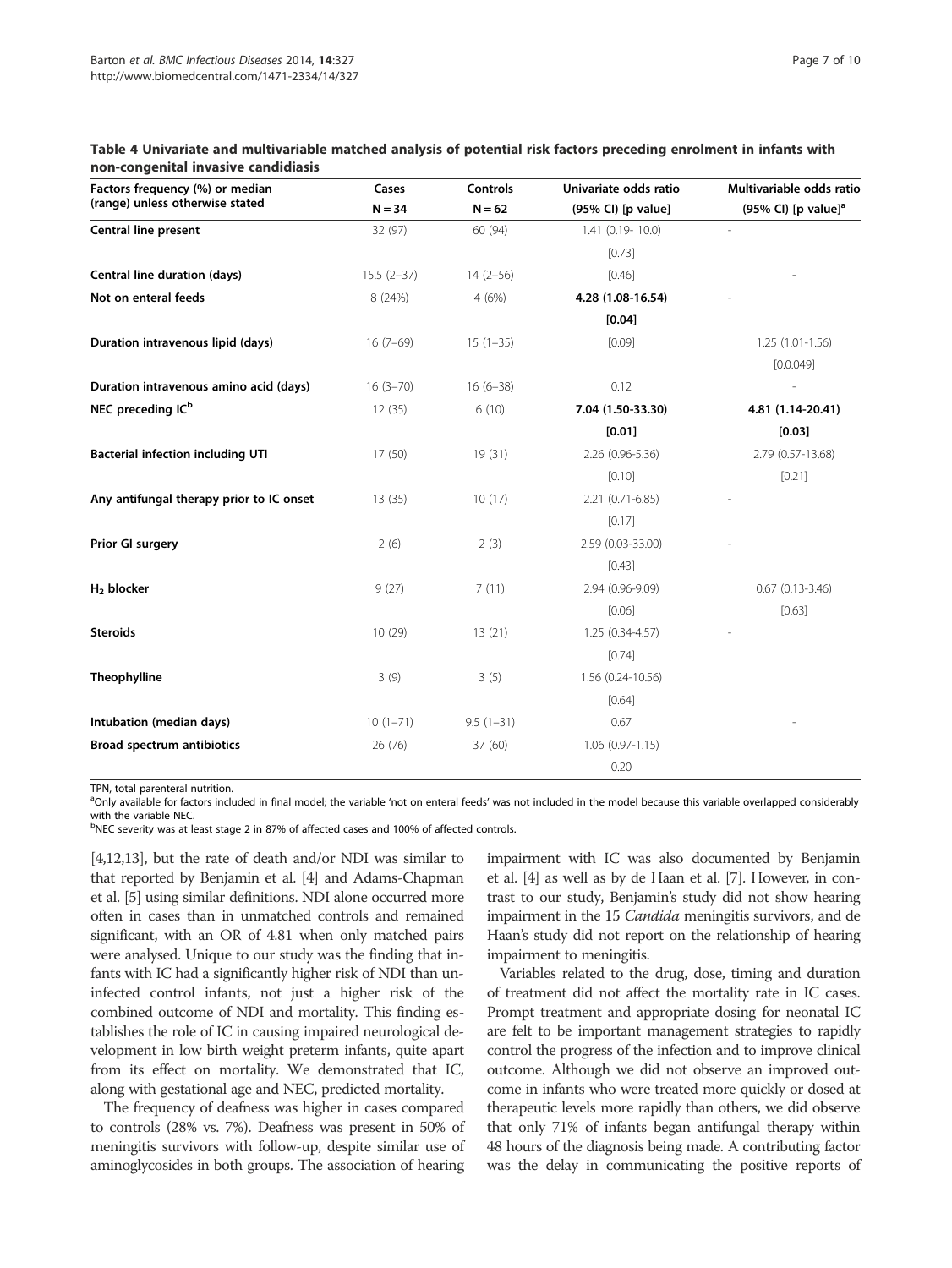| Characteristics frequency (%)             | Cases               | Controls            | Univariate odds ratios <sup>a</sup> | P value  |
|-------------------------------------------|---------------------|---------------------|-------------------------------------|----------|
| or mean $\pm$ SD, where relevant          | $N = 25$            | $N = 76$            | [95% CI]                            |          |
| Corrected age at final follow-up (months) | $20.4 \pm 2.9$      | $20.5 \pm 3.5$      |                                     | 0.94     |
| Males                                     | 19 (76)             | 51 (67)             | 1.55 [0.55-4.37]                    | 0.46     |
| Gestational age (weeks)                   | $25.4 \pm 1.2$      | $25.3 \pm 1.5$      |                                     | 0.77     |
| Birth weight (g)                          | $763 \pm 151$       | $785 \pm 150$       |                                     | 0.53     |
| Any hearing deficit <sup>b</sup>          | 7(28)               | 13(18)              | 1.82 [0.63-5.26]                    | 0.26     |
| Deafness                                  | 7(28)               | 5(7)                | 5.37 [1.52-18.91]                   | 0.01     |
| Visual impairment                         | 6(24)               | 20(26)              | $0.88$ [0.31-4.53]                  | 1.00     |
| Blindness                                 | 1(4)                | 1(3)                | 3.08 [0.04-248.49]                  | 0.44     |
| Severe CP                                 | 2(8)                | 3(4)                | 2.12 [0.33-13.45]                   | 0.60     |
| Moderate or severe CP                     | 6(24)               | 6(8)                | 3.63 [0.86-15.33]                   | 0.067    |
| Mean PDI <sup>c</sup>                     | $80.5 \pm 17.9$     | $82.0 \pm 16.7$     |                                     | 0.74     |
| [Median (range)]                          | $[83.5 (49 - 107)]$ | $[84.5 (49 - 107)]$ |                                     | $[0.71]$ |
| Mean MDI <sup>c</sup>                     | $76.7 \pm 20.5$     | $82.1 \pm 19.0$     |                                     | 0.89     |
| [Median (range)]                          | $[72 (49 - 111)]$   | $[81 (49 - 133)]$   |                                     | $[0.23]$ |
| $BSID-II < 2 SD$                          | 13/23(57)           | 23/70 (33)          | 2.66 [1.01-6.96]                    | 0.044    |
| NDI <sup>d</sup>                          | 15/25(60)           | 25/76 (33)          | 3.06 [1.20-7.77]                    | 0.017    |

#### Table 5 Demographic and neurodevelopmental characteristics of survivors at follow-up

<sup>a</sup>Odds ratios were determined analysing the surviving cohort as unmatched cases and controls to maximize sample size and allow multivariable analysis of NDI.<br>PDeafness or hearing impairment Deafness or hearing impairment.

c MDI and PDI Scores that were <50 were assigned a value of 49 to allow determination of means and medians.

<sup>d</sup>Restricting analysis to only matched pairs, using conditional logistic regression, cases were still more likely to develop NDI than their matched controls (10/19 (53%) cases versus 11/38 (29%) controls; OR = 4.81 [1.32-17.56].

histopathology and culture of the placentas from birth centers to referral centers.

The overall rate of definite or probable CNS candidiasis documented in our study was 29%. However, when only the infants who had lumbar punctures were considered, CNS candidiasis occurred in 50%. Although our overall rate of CNS candidiasis was similar to that reported in the retrospective review by Fernandez et al. (30%) [14], it was considerably higher than the 5% reported in the U.S cohort study [4]. Variation in rates of lumbar puncture and definitions of CNS candidiasis may partly explain this discrepancy. Most importantly, in our study, children with CNS candidiasis had high rates of death (57%), NDI (50%) and deafness (50%). However, as spinal taps were not performed on 43% of infants with IC, the finding that NDI occurred at a similar rate in IC survivors with or without documented CNS infection, suggests that there may have been missed cases of CNS candidiasis among those that were not completely assessed.

We and others [14,15] have found that CSF culture is insensitive for the diagnosis of CNS candidiasis; one of our cases demonstrated evidence of florid CNS infection at autopsy despite a negative CSF culture. This may relate to the fact that CNS candidiasis can manifest as a multifocal parenchymal infection rather than as meningitis. Our results indicate that CNS candidiasis in IC is common, is under-investigated, is difficult to diagnose, and

is devastating in its impact on the neonate. These results emphasize the need for routine CSF analysis and other diagnostic modalities, including head imaging in infants under investigation for this infection, or after a positive sterile site or urine culture of Candida.

Invasive candidiasis occurred at a rate of 2.2% in ELBW infants and 1.5% in VLBW infants, with the highest rate of 4.2% in the lowest birth weight category (<750 g). Our rates are comparable to those reported in other studies in the pre-prophylaxis era with rates of 2 to 8% in ELBW and 1 to 2% in VLBW infants [4,16-18].

Necrotizing enterocolitis was the only independent risk factor for IC. Disruption of intestinal mucosal integrity in NEC appears to be a critical factor in facilitating the translocation of intra-intestinal Candida into the bloodstream in these infants.

The IDSA guideline on the management of neonatal IC currently recommends that in nurseries with high rates of IC, fluconazole prophylaxis should be considered as a preventive strategy in ELBW infants [19]. Given the devastatingly poor outcomes that we have described in infants with birth weights <1250 g, our data support this recommendation, and in the face of bowel perforation or NEC, should be considered even in infants >1250 g. At this time, however, of the centers included in our study, only one employs routine prophylaxis for ELBW infants. Several other centers use an individualized strategy based on risk factors.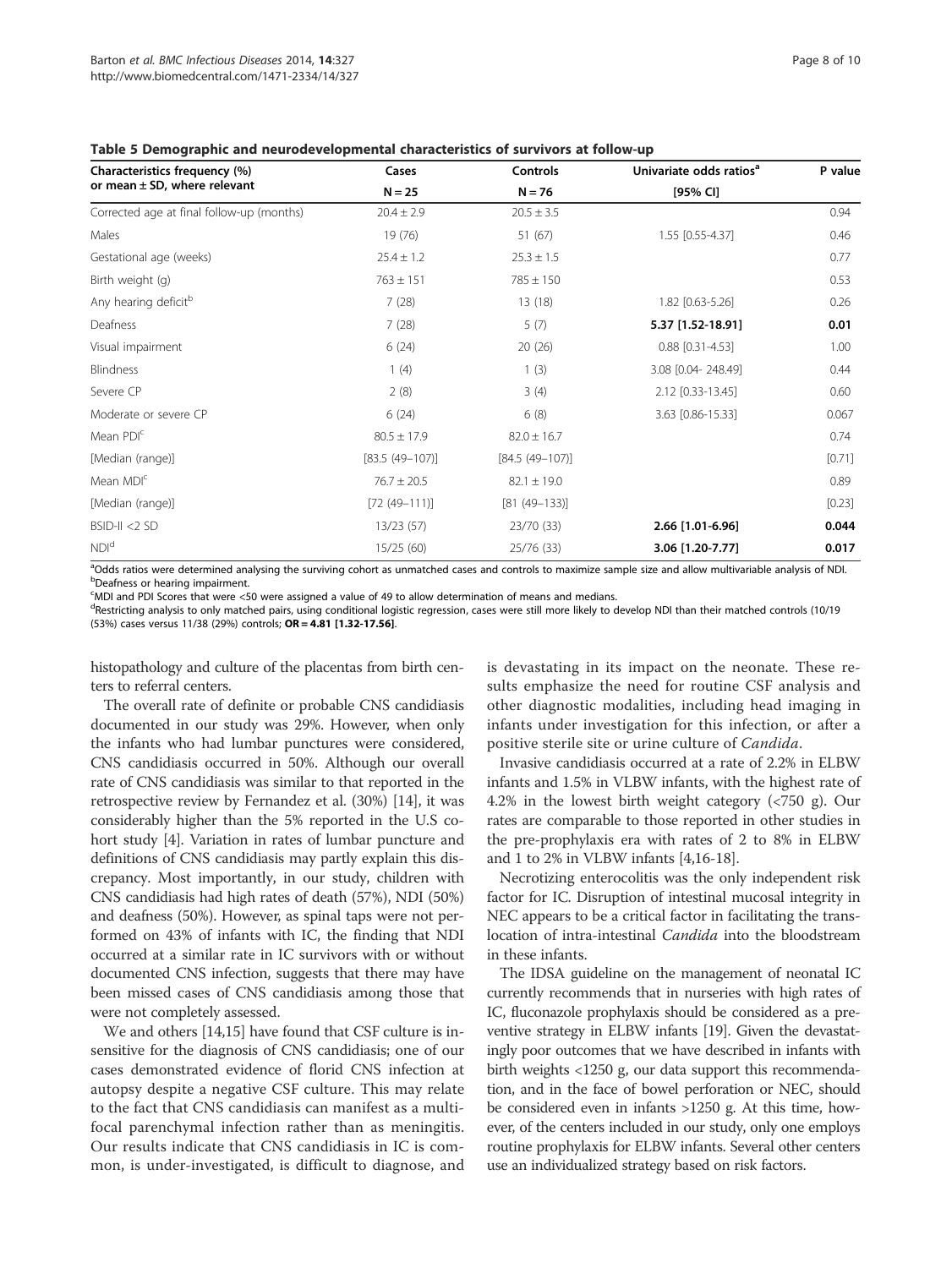One limitation of this study is that the unexpectedly high rate of congenital IC reduced the sample available for risk factor analysis. This limited our ability to examine more than 3 to 4 covariates simultaneously in the multivariable model and may have limited the number of factors that were identified as significant in the univariate analysis. In addition, the high mortality rate reduced the number of survivors remaining for neurodevelopmental assessment, especially those with CNS candidiasis. Data on timing of central line removal in relation to time of first positive blood culture was not available, and prevented analysis of the contribution of this factor to mortality. However, our follow-up rate of 97% (101/104) allowed us to confidently report neurodevelopmental outcome in survivors and correctly report the association of NDI with IC.

Although we have previously reported mortality outcomes in neonates with isolated Candida UTI (25% in ELBW, 30% in infants <1250 g and 27% in VLBW infants) [8], we were not able to address NDI in this group in our study as they did not receive long term follow-up. Based on the data in our previous study, including infants with isolated UTI would have resulted in similar mortality rates (42% in VLBW and 45% in ELBW).

This is the first prospective multicenter study to address risk factors and long-term outcome in neonatal candidiasis with a matched control group. Its strict inclusion criteria, high follow-up rate and multicenter design are significant strengths. We identified high mortality and high rates of neurodevelopmental impairment, including deafness, in cases compared to controls. We also identified high rates of CNS and congenital candidiasis and highlight the difficulties of diagnosing CNS infection with confidence. Future studies should be directed at exploring early diagnostic approaches for determining the presence of CNS candidiasis and at treatment interventions aimed at reducing unfavourable outcome in neonates with invasive candidiasis.

#### Competing interests

All authors in this study declare that they have no financial or non-financial competing interests in relation to this manuscript.

#### Authors' contributions

MB analyzed and interpreted the data, drafted and revised the manuscript. KOB participated in acquisition and interpretation of the data, and drafting and revision of the manuscript. JLR participated in the conception and design of the study, acquisition of data, analysis and interpretation of the data, and drafting and revision of the manuscript. DHD participated in the conception and design of the study, acquisition of data, analysis and interpretation of the data, and drafting and revision of the manuscript. KS coordinated the study, recruited patients, oversaw the acquisition of data, and analyzed data. EA participated in the conception and design of the study, acquisition of data, analysis and interpretation of the data, and drafting and revision of the manuscript. JML participated in the conception and design of the study, acquisition of data, analysis and interpretation of the data, and drafting and revision of the manuscript. NLS participated in the acquisition of data and drafting and revision of the manuscript. RS participated in the acquisition of data and drafting and revision of the manuscript. AS participated in the acquisition of data and drafting and revision of the manuscript. BT participated in the conception and design of the study, acquisition of data and drafting and revision of the manuscript.

LDR participated in the acquisition of data and drafting and revision of the manuscript. ER participated in the acquisition of data and drafting and revision of the manuscript. CH participated in the acquisition of data and drafting and revision of the manuscript. LK participated in the acquisition of data and drafting and revision of the manuscript. SER participated in the conception and design of the study, acquisition of data, analysis and interpretation of the data, and drafting and revision of the manuscript. All authors have given final approval of the version to be published and agree to be accountable for all aspects of the work.

#### Acknowledgements

This study would not have been possible without the hard work of research nurses at each participating centre that participated in the enrolment and follow-up of cases and controls. We also acknowledge the support of the neonatal follow-up teams consisting of nurses, doctors, physiotherapists and psychologists at each site. We acknowledge Eshetu Atenafu and Derek Stephens for their assistance with statistical analyses. Dr. Barton was supported by a fellowship from the Department of Paediatrics, and an advanced clinical/research fellowship award from The Division of Infectious Diseases of the Hospital for Sick Children. This work was supported by an unrestricted grant from Pfizer Canada (FCA-CDN-98-001). The funder had no role in study design, data collection and analysis, decision to publish, or preparation or review of the manuscript.

#### Author details

<sup>1</sup> Division of Microbiology, Hospital for Sick Children, University of Toronto, Room 3654, Atrium, 555 University Ave, Toronto, ON M5G 1X8, Canada. <sup>2</sup>Mount Sinai Hospital, University of Toronto, Ontario, Canada. <sup>3</sup>Stollery Children's Hospital, Edmonton, AB, Canada. <sup>4</sup>Foothills Hospital, Calgary, AB Canada. <sup>5</sup>Sunnybrook Health Sciences Centre, University of Toronto, Ontario, Canada. <sup>6</sup> Departments of Pediatrics and Community Health and Epidemiology, Dalhousie University and IWK Health Centre, Halifax, NS, Canada. <sup>7</sup>Children's Hospital of Eastern Ontario, Ottawa, ON, Canada.<br><sup>8</sup>Children's & Women's Health Centre of BC Vancouver, BC Canada. Children's & Women's Health Centre of BC, Vancouver, BC, Canada. <sup>9</sup>Royal University Hospital, Saskatoon, SK, Canada. 10CHU Sainte-Justine, Université de Montréal, Montréal, QC, Canada. 11Montreal Children's Hospital, Montreal, QC, Canada. <sup>12</sup>Hamilton Health Sciences McMaster University, Hamilton, ON, Canada. 13Jewish General Hospital, Montreal, QC, Canada.

#### Received: 8 January 2014 Accepted: 4 June 2014 Published: 12 June 2014

#### References

- Friedman S, Richardson SE, Jacobs SE, O'Brien K: Systemic Candida infection in extremely low birth weight infants: short term morbidity and long term neurodevelopmental outcome. Pediatr Infect Dis J 2000, 19(6):499–504.
- Stoll BJ, Hansen NI, Nellie I, Adams-Chapman I, Fanaroff AA, Hintz SR, Vohr B, Higgins RD: Neurodevelopmental and growth impairment among extremely Low-birth-weight infants with neonatal infection. J Am Med Assoc 2004, 292(19):2357.
- 3. Clerihew L, Lamagni TL, Brocklehurst P, McGuire W: Invasive fungal infection in very low birthweight infants: National Prospective Surveillance Study. Arch Dis Child Fetal Neonatal 2006, 91(3):F188–F192.
- Benjamin DK Jr, Stoll BJ, Fanaroff AA, McDonald SA, Oh W, Higgins RD, Duara S, Poole K, Laptook A, Goldberg R: Neonatal candidiasis among extremely low birth weight infants: risk factors, mortality rates, and neurodevelopmental outcomes at 18 to 22 months. Pediatrics 2006, 117(1):84–92.
- 5. Adams-Chapman I, Bann CM, Das A, Goldberg RN, Stoll BJ, Walsh MC, Sanchez PJ, Higgins RD, Shankaran S, Watterberg KL, Duara S, Miller NA, Heyne RJ, Peralta-Carcelen M, Goldstein RF, Steichen JJ, Bauer CR, Hintz SR, Evans PW, Acarregui MJ, Myers GJ, Vohr BR, Wilson-Costello DE, Pappas A, Vaucher YE, Ehrenkranz RA, McGowan EC, Dillard RG, Fuller J, Benjamin DK Jr: Neurodevelopmental outcome of extremely Low birth weight infants with Candida infection. J Pediatr 2013, 163(4):961–967.e963.
- 6. Greenberg R, Benjamin DK Jr, Gantz MG, Cotten CM, Stoll BJ, Walsh MC, Goldberg RN, Smith PB: Empiric antifungal therapy and outcomes in extremely Low birth weight infants with invasive candidiasis. J Pediatr 2012, 161(2):264–269.